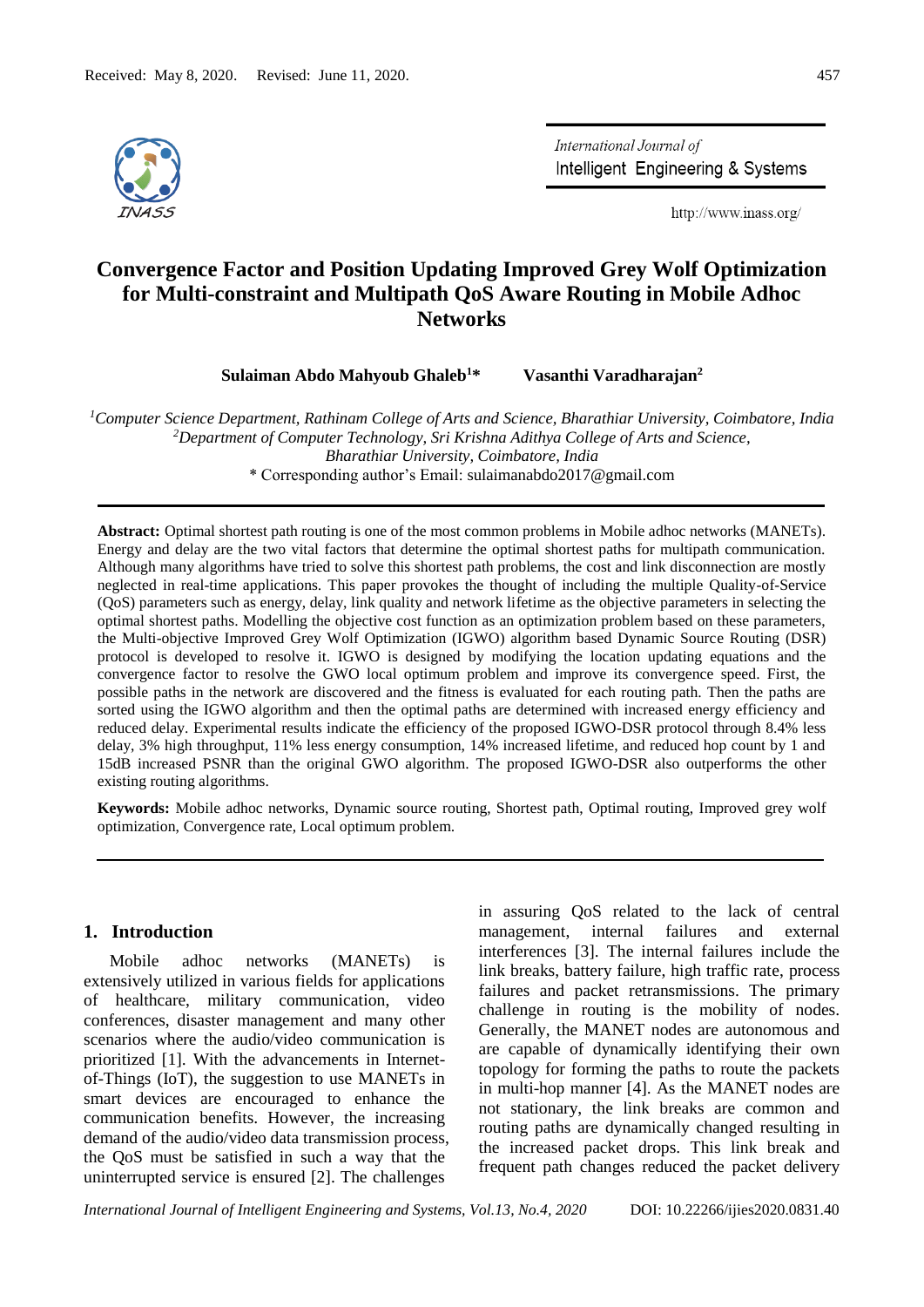ratio and degraded the reliability. Enhancing the longevity of the routing paths can be efficient in reducing the packet drops and improving reliability [5]. The other most vital challenge is the energy and delay constraints in battery operated MANET nodes. The battery failure will affect the entire network and also degrade the network lifetime. When ensuring the quality communication between the nodes, the resources such as bandwidth must be managed effectively to ensure high productivity. However, these issues lead to increased delay, high packet loss rate and reduced throughput [6]. Thus it is necessary to develop new efficient routing protocols to support the energy constraint and dynamically changing MANETs to improve the QoS.

Traditional routing algorithms namely Ad hoc On-demand Distance Vector (AODV) [7] and Dynamic Source Routing (DSR) [8] are efficient single path routing models for identifying the shortest routing paths. Nonetheless, these shortest paths are not often the optimal paths and lack stability due to excessive load and congestion, causing degraded QoS performance. Hence the routing algorithms must not only depend on the distance but also on other QoS metrics such as energy, delay, lifetime and link quality. Considering such multiple parameters can lead to paretooptimality problem and can be solved using optimization based routing protocols. On the other hand, the link failures or node failures can cause reliability issues which are common in single path routing models. Multipath routing can be the efficient solution as it provides alternate paths with consideration of the dynamic network changes. In addition to reliability, the multipath routing also reduces delay for path switching through the backup routes and improves load balancing, fault-tolerance and high throughput [9]. Therefore, the development of multipath routing based multi-objectives is formulated as the main objective in the design of new efficient MANET routing models.

Many optimization based routing protocols have been developed in recent years for achieving this objectives. Although efficient at achieving the desired outcome, some limitations such as slow convergence due to local optimum problem reduced the optimal performance. Previously, Multiobjective Grey Wolf Optimization based Dynamic Source Routing (MGWO-DSR) protocol [10] was developed to provide efficient multipath routing based on multiple QoS objectives. While significant results were obtained, the extensive analysis has suggested that the GWO may also suffer from the local optimum problem when the network size and mobility rate increases. To tackle this problem, this

paper proposes multi-objective IGWO-DSR routing model in which the GWO is modified by introducing new position updating equation and convergence factor to influence the balance between the exploration and exploitation. The position updating strategy is adaptive to the individual search agent fitness and hence the comparisons will be faster and accurate. Similarly, the convergence factor in GWO is bi-linear which is modified into non-linear equation in IGWO to characterize the wolves' movement in all directions. These two improvements in IGWO increase the convergence rate and improve the global search process to obtain best solutions that are more ideal than that obtained using the GWO. The main advantage in using IGWO-DSR over the GWO is the efficiency in obtaining better convergence characteristics that reduces the delay and improves the optimal route selection process. Experimental results are performed to evaluate the superior performance of the multi-objective IGWO-DSR over its counterpart models. The rest of the article is organized as: Section 2 discusses some recent existing routing models. Section 3 explains the proposed IGWO-DSR protocol and section 4 presents the evaluation results. Section 5 makes a conclusion of this research study.

### **2. Related works**

Optimization based routing algorithms have been gained immense interest in the research field for different network models. MANETs consisting of mobile nodes have predominantly relied on optimal route selection based on QoS metrics. Rajadurai et al. [11] developed multicast ad hoc ondemand routing using genetic algorithm based on packet deliver ratio, latency and energy for multipath selection. Though it is efficient, the reliability issues and slow data rate due to global congestion reduces the overall effectiveness. Tareq et al. [12] employed Artificial bee colony (ABC) based DSR model with energy, node speed and packet size as objective parameters. However, the energy consumption is only slightly minimized due to the support for only single path routing. Wei et al. [13] developed multi-objective multicast routing using differential evolution and used network lifetime, cost, delay, jitter and bandwidth as objectives for route selection. Although it has efficient performance with higher stability, this routing model has reduced the network throughput. Zhang et al. [14] designed a DSR model based on genetic algorithm‐bacterial foraging optimization (GA‐BFO) with the network lifetime, hop count and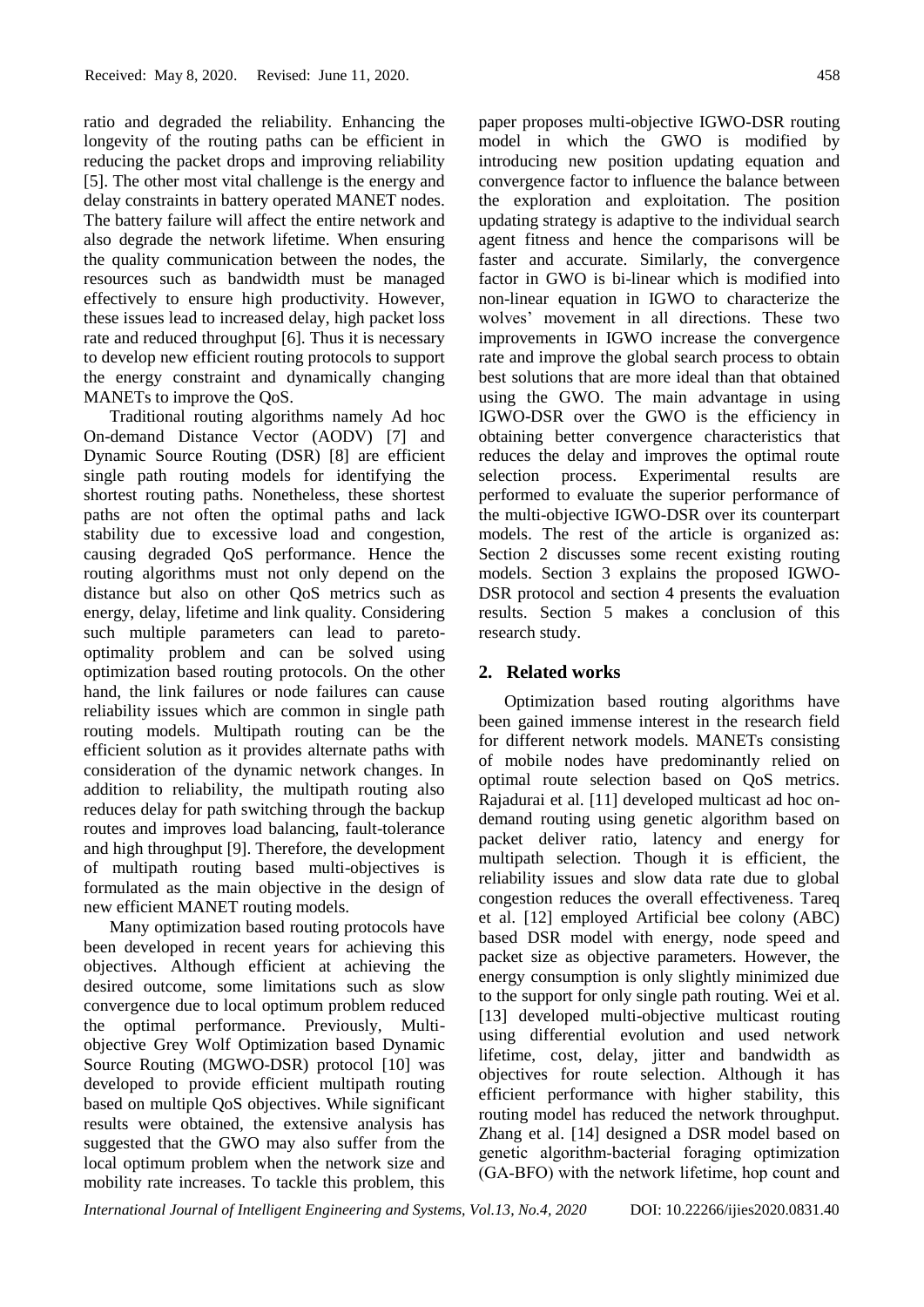energy as objectives. Still the GA-BFO algorithm has limitations in convergence speed. Krishna et al. [15] developed hybrid PSO-GA optimisation algorithm for energy efficient routing based on energy, delay and packet delivery ratio.

Prasath and Sreemathy [16] proposed Firefly algorithm (FA) DSR model depending on link quality, node mobility and delay. Although this approach improved throughput and reduced the delay and retransmissions, the number of hops were increased greatly resulting in energy wastage. Robinson et al. [17] proposed Particle swarm optimization-based multipath routing using the bandwidth and link availability prediction to minimize the resource utilization and increase the QoS. This approach employs fuzzy logic to select the optimal forwarding nodes with minimum polynomial time. The limitation of adapting to larger network is still a problem for this approach. Reddy [18] suggested a multi-path QoS-aware routing algorithm using the fractional cuckoo search algorithm based on energy, link life time, distance and delay parameters. However, the performance of this approach reduced due to the poor convergence speed when link failures occur. Sekar and Mangalam [19] created a third generation selfgeneration and co-evolution based memetic optimization to develop energy and load balancing aware routing model. This model reduces the overhead and increases the packet delivery ratio and load balancing metric but has shortcomings of the mutation operators.

Malar et al. [20] introduced multi constraint based energy efficient routing Ant Colony Optimization (ACO) that reduces the energy consumption and adapts itself to adverse environments. Junnarkar et al. [21] also developed ACO based QoS and mobility aware multipath opportunistic routing to ensure stability and longer network lifetime. Still the convergence rate of ACO for larger networks is not efficient and hence improvements are required. Mukhedkar and Kolekar [22] proposed encrypted trust-based dolphin glowworm optimization (E‐TDGO) for designing secure routing to minimize delay, packet drop and improve the attack detection and throughput. However, the hybrid optimization and encryption processes increase the computation complexity of this model. From the literature studies, it is inferred that the major problems in optimization based routing models is the local optimum problem and slow convergence rate. Apart from the common QoS performance issues, these optimization problems take the center-stage. Hence this paper has strived to develop an improved GWO algorithm for energy

efficient QoS aware routing model based on multiple QoS parameters.

## **3. Methodology**

In the proposed multi-objective IGWO-DSR model for QoS aware routing, the traditional DSR routing model is optimally integrated by the improved GWO algorithm to enhance the routing performance based on QoS metrics. Table 1 presents the list of notations used in this paper and their definitions.

| Table 1. Notations and definitions                                      |                                                                          |  |  |
|-------------------------------------------------------------------------|--------------------------------------------------------------------------|--|--|
| <b>Notation</b>                                                         | <b>Definition</b>                                                        |  |  |
| F(x)                                                                    | Multi-objective fitness function                                         |  |  |
| $W_1, W_2, W_3, W_4$                                                    | Weight values                                                            |  |  |
| i                                                                       | Data packet                                                              |  |  |
| $e_t$                                                                   | Transmission energy of packet i                                          |  |  |
| $\frac{e_r}{P}$                                                         | Reception energy of packet i                                             |  |  |
|                                                                         | continuous power<br>constant                                             |  |  |
|                                                                         | consumption                                                              |  |  |
| $\boldsymbol{t}$                                                        | time                                                                     |  |  |
| $T_{ri}$                                                                | Receive time of <i>i</i> -th packet                                      |  |  |
| $T_{\mathrm{s}i}$                                                       | Sending time of <i>i</i> -th packet                                      |  |  |
|                                                                         | Total number of data packets                                             |  |  |
| $\frac{n}{d}$                                                           | Distance between source and<br>destination nodes                         |  |  |
| $\varepsilon_0$                                                         | total non-rechargeable initial<br>energy                                 |  |  |
| λ                                                                       | average broadcasting rate                                                |  |  |
| $\mathbb{E}[E_w]$                                                       | expected unused energy                                                   |  |  |
| $\mathbb{E}[E_r]$                                                       | expected reporting energy                                                |  |  |
| $L_q$                                                                   | Link quality                                                             |  |  |
| $\overline{AG_r}$ and $AG_t$                                            | antenna gain of receiver and                                             |  |  |
|                                                                         | transmitter                                                              |  |  |
|                                                                         | receiver and transmitter power                                           |  |  |
|                                                                         | grey wolf search agents                                                  |  |  |
| $\frac{\overline{P_r \text{ and } P_t}}{\alpha, \beta, \delta, \omega}$ | enclosing model                                                          |  |  |
| $\vec{D}$ and $\vec{B}$                                                 | coefficient vectors                                                      |  |  |
| $\vec{Y}_k$                                                             | position vectors of the prey                                             |  |  |
| $\vec{Y}(m)$                                                            | position vectors of the grey wolf                                        |  |  |
| m                                                                       | Number of iterations                                                     |  |  |
|                                                                         | Maximum iterations                                                       |  |  |
| $\frac{m_{max}}{\vec{c}}$                                               | Convergence factor                                                       |  |  |
|                                                                         | Random numbers                                                           |  |  |
| $\frac{\vec{r}_1, \vec{r}_2}{\vec{Y}_1, \vec{Y}_2}$ and $\vec{Y}_3$     | best position vectors                                                    |  |  |
| $\vec{Y}_{\alpha}$ , $\vec{Y}_{\beta}$ and $\vec{Y}_{\delta}$           | Position vectors of $\alpha$ , $\beta$ ,<br>$\delta$<br>wolves           |  |  |
| $\vec{O}_{\alpha}$ , $\vec{O}_{\beta}$ and $\vec{O}_{\delta}$           | enclosing model for distance                                             |  |  |
|                                                                         | between the grey wolves and the                                          |  |  |
|                                                                         | position vector                                                          |  |  |
| θ                                                                       | Control parameter                                                        |  |  |
| $f_{\alpha}, f_{\beta}, f_{\delta}$                                     | fitness of alpha, beta and delta                                         |  |  |
|                                                                         | wolves                                                                   |  |  |
| F                                                                       | sum of $f_{\alpha}$ , $f_{\beta}$ , $f_{\delta}$<br>cumulative<br>values |  |  |

Table 1. Notations and definitions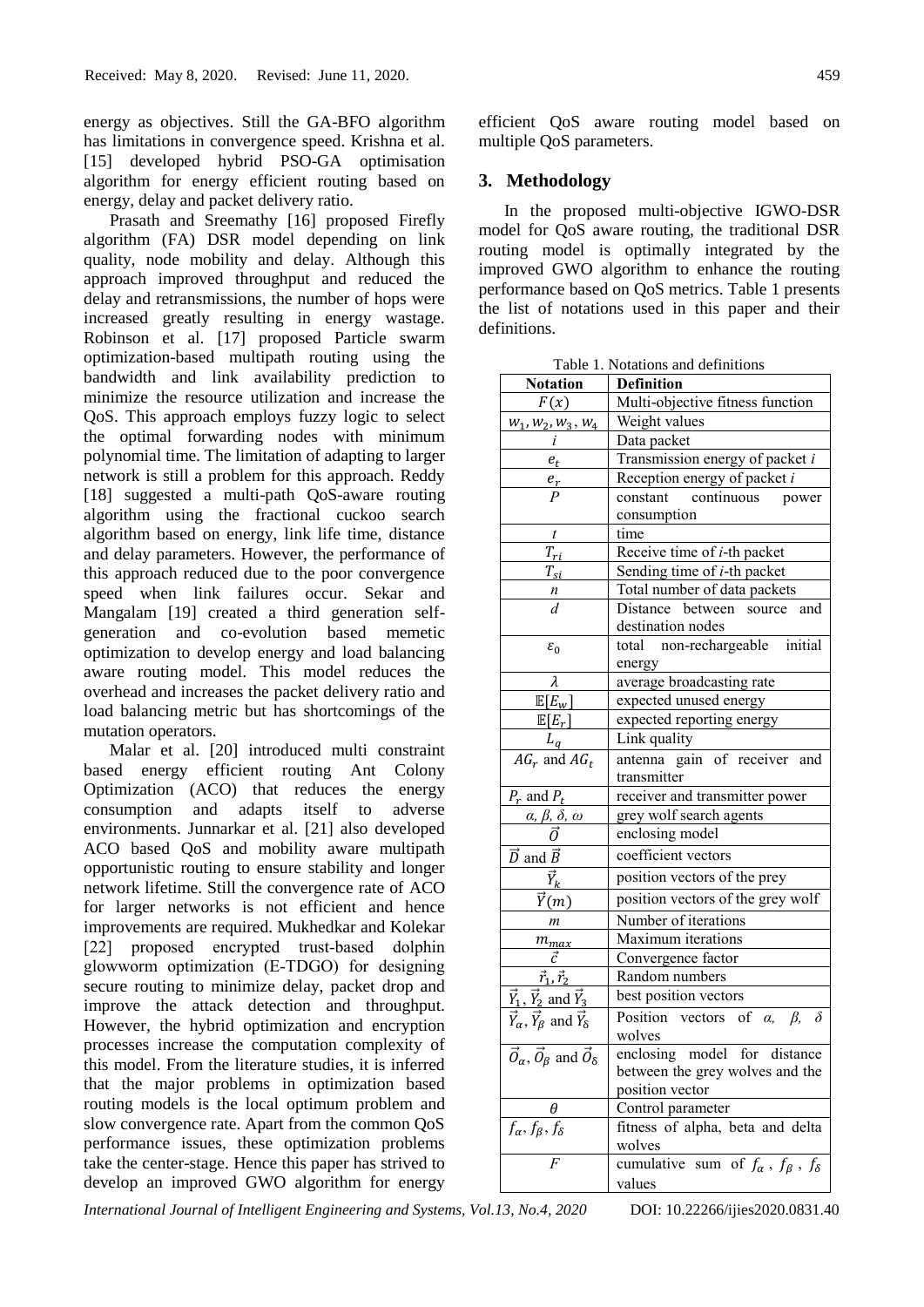#### **3.1 Dynamic source routing**

DSR is the reactive source routing approach that identifies the paths from the source node only when the data transmission is needed. DSR performs the unicast routing where the source node can transmit data only to one destination node at a time. In DSR unicast routing, the cache memory of the nodes store the routing details of the latest paths used by that specific node. Based on these routing table data, the routes are discovered and maintained at each phase. The source nodes check the routing cache table before transmitting data packets to the destination nodes. The packets are transmitted only when the reliable routes are available between the two nodes while the transmission is prohibited temporarily when no routes are available, to accommodate the route discovery process.

The route discovery is performed by the broadcasting of route request (RREQ) packets. The nodes receiving the RREQ analyses its cache table and when there is no prior route information about the sender node, the receiving node adds its own address to the packet and broadcasts to the other neighbouring nodes. In case, there is prior route information about the sender node and is the neighbour to the destination node or having prior routing history with the destination, then the route reply (RREP) packet is created. The RREP packet generated at the destination consists of all the node addresses that appended their address to the RREQ packet. Using this traversed history, the routes can be formed through all the intermediate nodes and the one with the shortest path is selected for transmission.

The nodes maintain the route information through the RREP packets and the ROUTE\_ERROR packets. ROUTE\_ERROR packets are generated by the nodes when the data link layer finds breaks or disconnection in the paths that causes the link failure. Once the error packet is generated, the original data packets are transmitted again from the point of link failure to the source node in the reverse direction. At this case, all the intermediate nodes will eliminate the failed link from the routing table and the source nodes begin fresh route discovery process. The control overheads in route discovery are highly reduced in DSR. However, the DSR cannot handle larger size packet headers as it is suitable for source based routing i.e. the efficiency of routing decreases when the RREQ packets are transmitted far from the source node when the search for routing to destination node intensifies. This limitation can be rectified by optimizing the DSR model using IGWO. In IGWO-DSR, the paths are assigned as the wolves

and the optimal path is selected based on the fitness values.

#### **3.2 Fitness function formation**

The parameters namely energy, delay, lifetime, and link quality are considered to form the fitness function for determining the best paths in the proposed IGWO-DSR. At time *t*, the multi-objective function is modelled as

$$
F(x) = w_1 \times Energy + w_2 \times delay + w_3 \times lifetime + w_4 \times Link\ quality
$$
 (1)

Here  $w_1$ ,  $w_2$ ,  $w_3$  and  $w_4$  are the weight values assigned to the four parameters which are computed for each available route. The values for  $w_1$ ,  $w_2$ ,  $w_3$  and  $w_4$  are chosen such that  $w_1, w_2, w_3, w_4 > 0$ and  $w_1 + w_2 + w_3 + w_4 = 1$ . The four objective parameters are computed based on the following Eqs.  $(2)-(6)$ .

$$
Energy (e) = (2 \times i - 1)(e_t + e_r)d \tag{2}
$$

Here  $i$  denotes the data packet,  $e_t$  represents the energy for transmission of packet  $i$ ,  $e_r$  is the energy for receiving the packet *i* and *d* is the distance between transmission node and destination node.

$$
Average delay (T_{ad}) = \frac{\sum_{i=1}^{n} (T_{ri} - T_{si})}{n}
$$
 (3)

Here  $T_{ri}$  and  $T_{si}$  denote the receive time and sending time, respectively, of i-th data packet, and n represent the total number of packets.

$$
Lifetime \mathbb{E}[L] = \frac{\varepsilon_0 - \mathbb{E}[E_w]}{P + \lambda \mathbb{E}[E_r]}
$$
 (4)

Here the constant continuous power consumption of the network is represented as P,  $\varepsilon_0$  is the total nonrechargeable initial energy,  $\lambda$  is the average broadcasting rate,  $\mathbb{E}[E_w]$  and  $\mathbb{E}[E_r]$  are the expected wasted energy and the expected broadcasting energy, respectively.

$$
Link\;Quality\;(L_q)\propto P_r\tag{5}
$$

$$
P_r = P_t \times AG_r \times AG_t \times \frac{\lambda^2}{(4\pi d)^2}
$$
 (6)

Here  $P_r$  and  $P_t$  are the receiver and transmitter power respectively,  $AG_r$  and  $AG_t$  are the antenna gain of receiver and transmitter respectively.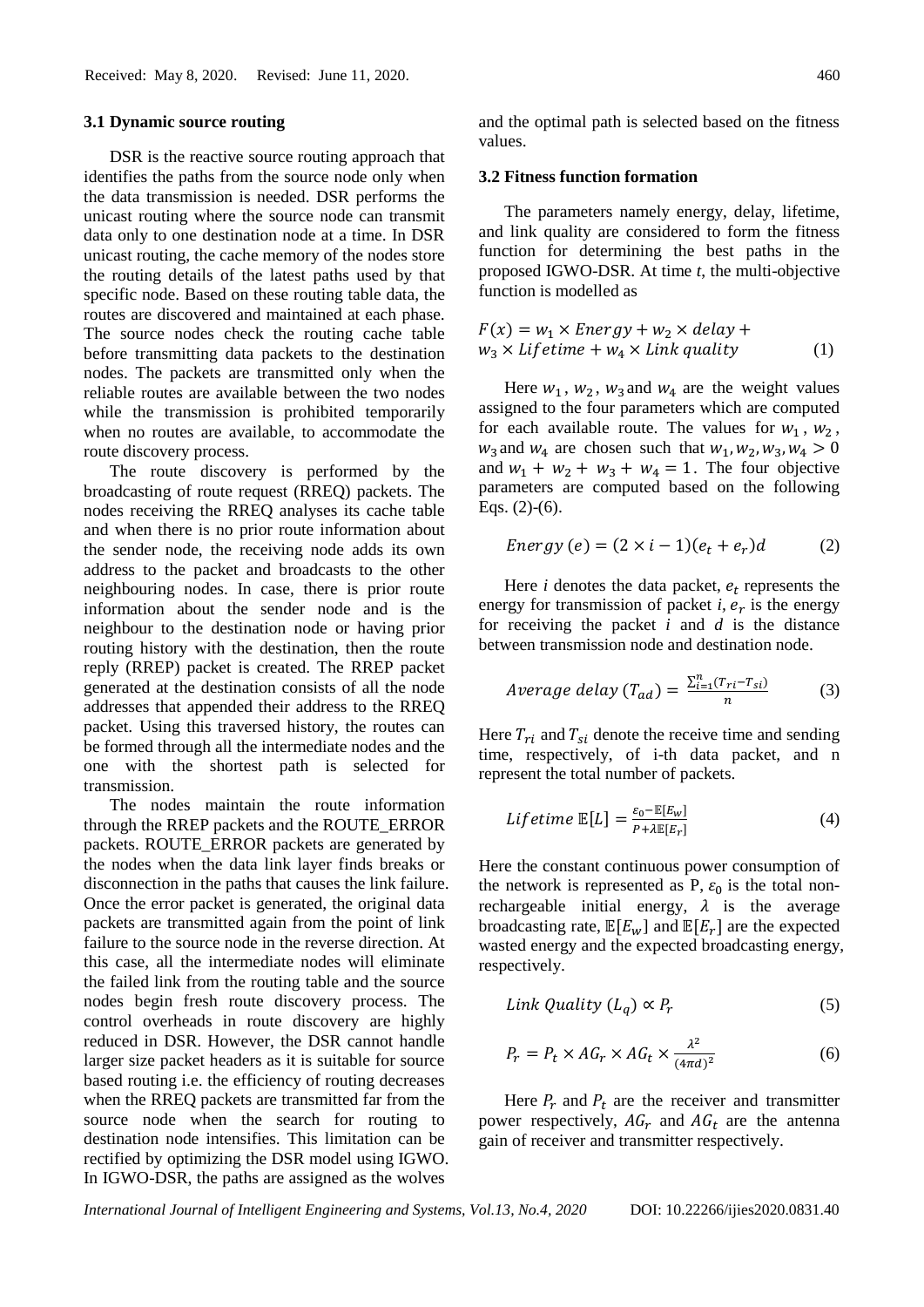#### **3.3 Grey wolf optimization algorithm**

Grey wolf optimization (GWO) [23] is a metaheuristic algorithm which mimics the organized hunting structure and social hierarchy of the grey wolves. In GWO, grey wolves are characterized into alpha  $(\alpha)$ , beta  $(\beta)$ , delta  $(\delta)$  and omega  $(\omega)$ according to their social hierarchy. The alpha wolves are the leader packs and the beta wolves are the second level category of co-leaders. The delta wolves are the third class acting as elders while the omega wolves are the reserve wolves' back-up and have to wait for their act. Based on this hierarchy, the optimization procedure is formulated depending upon the hunting behaviour of each pack of wolves. The hunting behaviour of each class of wolves can be represented mathematically as

$$
\vec{O} = |\vec{B}.\vec{Y}_k(m) - \vec{Y}(m)|\tag{7}
$$

$$
\vec{Y}(m+1) = \vec{Y}_k(m) + \vec{D} \cdot \vec{O} \tag{8}
$$

Here  $\vec{Y}_k$  and  $\vec{Y}(m)$  are the position vectors of the prey and the grey wolf, respectively, at m-th iteration and  $\vec{O}$  is the enclosing model.  $\vec{D}$  and  $\vec{B}$ represent the coefficient vectors which are computed as

$$
\vec{D} = 2\vec{c}.\vec{r}_1 - \vec{c} \tag{9}
$$

$$
\vec{B} = 2. \vec{r}_2 \tag{10}
$$

Here  $\vec{c}$  is convergence factor and it is linearly decreased from 2 to 0 at each iteration to improve the convergence rate and random numbers  $\vec{r}_1$ ,  $\vec{r}_2$   $\in$ [0,1]. The hunting process is represented by Eqs.  $(11) - (16)$ .

$$
\vec{O}_{\alpha} = |\vec{B_1} \cdot \vec{Y}_{\alpha}(m) - \vec{Y})| \tag{11}
$$

$$
\vec{O}_{\beta} = \left| \overrightarrow{B_2} \cdot \overrightarrow{Y}_{\beta}(m) - \overrightarrow{Y} \right| \tag{12}
$$

$$
\vec{O}_{\delta} = \left| \vec{B_3} \cdot \vec{Y}_{\delta}(m) - \vec{Y} \right| \tag{13}
$$

$$
\vec{Y}_1 = \vec{Y}_\alpha - \vec{D}_1 \cdot (\vec{O}_\alpha) \tag{14}
$$

$$
\vec{Y}_2 = \vec{Y}_{\beta} - \vec{D}_1 \cdot (\vec{O}_{\beta}) \tag{15}
$$

$$
\vec{Y}_3 = \vec{Y}_\delta - \vec{D}_1 \cdot (\vec{O}_\delta) \tag{16}
$$

Here  $\vec{Y}_1$ ,  $\vec{Y}_2$  and  $\vec{Y}_3$  are the best position vectors of the  $\vec{Y}_{\alpha}$ ,  $\vec{Y}_{\beta}$  and  $\vec{Y}_{\delta}$  grey wolves respectively.  $\vec{O}_{\alpha}$ ,  $\vec{O}_{\beta}$ 

and  $\vec{\theta}_{\delta}$  represent the enclosing model for distance between the agents alpha  $(\alpha)$ , beta  $(\beta)$ , and delta  $(\delta)$ , respectively, to the position  $\vec{Y}$ . The position update is given by

$$
Y(m+1) = \frac{\vec{Y}_1 + \vec{Y}_2 + \vec{Y}_3}{3} \tag{17}
$$

Based on this hunting and exploitation behaviour, the multi-objective GWO [24] can be formulated by adding multiple constraints to the fitness function. Algorithm 1 illustrates the optimization process using GWO.

#### **Algorithm 1. GWO algorithm**

Begin Initialize grey wolf population *Xi* Initialize  $\vec{c}$ ,  $\vec{D}$  and  $\vec{B}$ Estimate the fitness for each wolf agent Rank the wolf agents based on fitness as  $\vec{Y}_{\alpha}$ ,  $\vec{Y}_{\beta}$  and  $\vec{Y}_\delta$ While (*m < maximum iterations*) For each grey wolf

Update the position by Eq. (17)

End for

Update  $\vec{c}$ ,  $\vec{D}$  and  $\vec{B}$ 

Compute fitness for all grey wolves after position update

> Re-rank  $\vec{Y}_{\alpha}$ ,  $\vec{Y}_{\beta}$  and  $\vec{Y}_{\delta}$  wolf order Increment *m* by 1

End while

Return  $\vec{Y}_{\alpha}$ 

End

#### **3.4 Improved GWO algorithm**

GWO has better convergence rate as the global search process is effectively performed. However, this holds true only for small scale routing problems. When the network size increases or the mobility rate of the node varies, the global search process of GWO is truncated. This might result in reduced convergence rate and returning the local optimum solution as the global optimum solution. This problem can indirectly affect the routing performance in MANETs. Hence effective strategies must be attained to resolve these limitations of GWO.

The limitation of GWO can be eliminated by improving the global search process. Through extensive analysis, it is found that the convergence factor  $\vec{c}$  plays an important role in stabilizing the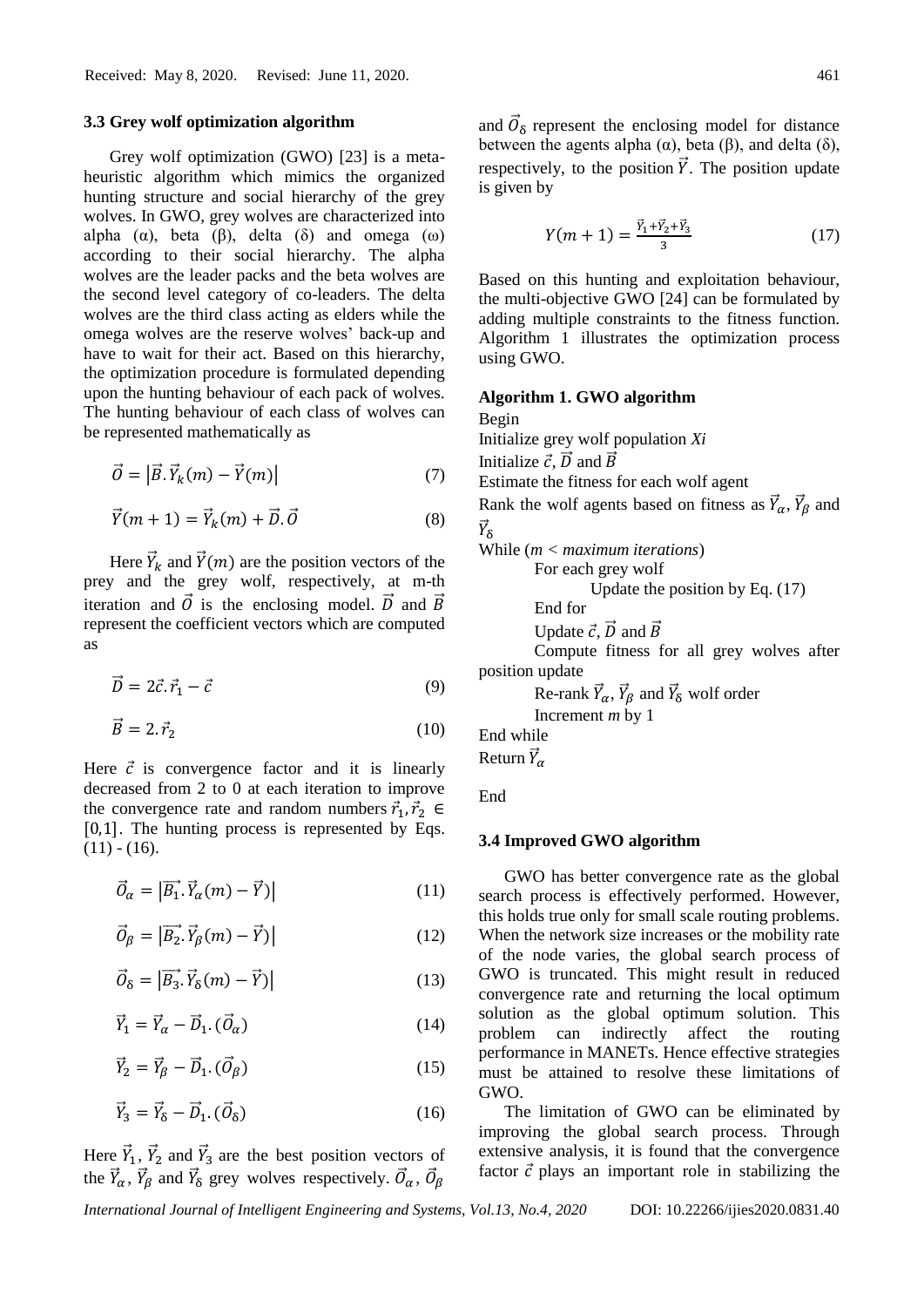convergence rate of GWO. This convergence factor is linearly decreased and is limited towards only one direction of wolf movement. Modifying this linear factor into non-linear vector form can enhance the search process in all directions. Another finding is that the position-update equation of GWO contains the position vectors of the respective wolf classes. Modifying this equation by introducing the individual fitness as well as cumulative fitness of the grey wolves can have greater impact. These two changes are made in the original GWO to form the IGWO algorithm. First modification of  $\vec{c}$  is given as

$$
\vec{c} = \theta e^{-2\left(1 - \frac{m}{m_{max}}\right)}\tag{18}
$$

Here  $\theta$  is the control parameter to convert linear  $\vec{c}$ into non-linear vector and  $m_{max}$  is the maximum number of iterations. Applying this new  $\vec{c}$  to GWO modifies the Eq. (9) as given in Eq. (19).

$$
\vec{D} = [2.\vec{r}_1 - 1] \times \theta e^{-2\left(1 - \frac{m}{m_{max}}\right)} \tag{19}
$$

Similarly, applying the second change of modifying position-update equation, Eq. (17) of GWO becomes

$$
Y(m+1) = \frac{1}{3} \Big[ \vec{Y}_1 \cdot \frac{f_\alpha}{F} + \vec{Y}_2 \cdot \frac{f_\beta}{F} + \vec{Y}_3 \cdot \frac{f_\delta}{F} \Big] \tag{20}
$$

Where  $f_{\alpha}$ ,  $f_{\beta}$ ,  $f_{\delta}$  are the fitness of alpha, beta and delta wolves calculated from  $F(x)$  (Eq.1) and *F* is the cumulative sum of  $f_{\alpha}$ ,  $f_{\beta}$ ,  $f_{\delta}$  values. Employing the Eq. (19) and (20) in the original GWO eradicates the local optimum problem and improves the convergence rate.

#### **3.5 Multi-objective IGWO-DSR model**

The proposed routing algorithm of multiobjective IGWO-DSR considers the multiple parameters used in the fitness function. For achieving the multi-objective optimization, the IGWO integrates two components namely an archive and a leader selection strategy. The first component is responsible for sorting and storing the non-dominated pareto-optimal solutions as modelled in Eq. (1). The second component helps in selecting the alpha, beta and delta paths as the leaders apart from the omega paths in MANET archive of multiple paths. The best solutions are the alpha, beta and delta while the worst solution set omega is also sorted for future iterations. The leader selection policy decides the alpha, beta and delta paths centred on the selection principles and it is highly feasible to select dominant brand new solutions.

The IGWO-DSR initializes the route discovery as in traditional DSR and once the routes are known, the selection process begins by the IGWO. The optimal selection depends on the fitness value of each path assigned as individual grey wolf search agents. The paths thus selected will be highly efficient with less energy consumption, lower delay, higher lifetime and high link quality. The time complexity of the IGWO-DSR is computed as  $O(MN^2)$  where *N* is the number of paths (individuals) in the network and *M* is the number of objectives. The time complexity is equal to MGWO-DSR algorithm and hence the benefits of IGWO are evident. Algorithm 2 summarizes the IGWO-DSR

## **Algorithm 2. IGWO-DSR model**

routing model.

Begin Initialize N nodes Collect the nodes' initial positions Randomly set the speed of each node Regulate the source and destination node Initiate DSR Route discovery process Return non-dominant solution of paths Initiate IGWO route optimization Generate the grey wolf population  $Xi(i =$  $1, 2, \ldots, n)$ Determine  $\vec{c}$ ,  $\vec{D}$  and  $\vec{B}$ Compute the objective parameters for every search agent using Eq.  $(2) - (6)$ Assess fitness value for each path using Eq. (1)

Compute the non-dominated solutions and initialize the archive

⃗ *= Select Leader (archive)*

Exclude alpha from the archive temporarily to avoid choosing the same leader

 $\vec{Y}_{\beta}$  = Select Co-Leader (archive)

Exclude beta from the archive temporarily to avoid choosing the same leader

⃗ *= Select Elder (archive)* Add back alpha and beta to the archive *m = 1*;

While (*m < Max number of iterations*) For each grey wolf

Update the position by Eq. (20) End for

Update  $\vec{c}$ ,  $\vec{D}$  and  $\vec{B}$ 

Compute fitness after position update

Discover the several shortest routing paths Update the archive with respect to the

obtained new non-dominated solutions

Add the new solution to the archive Calculate energy probability value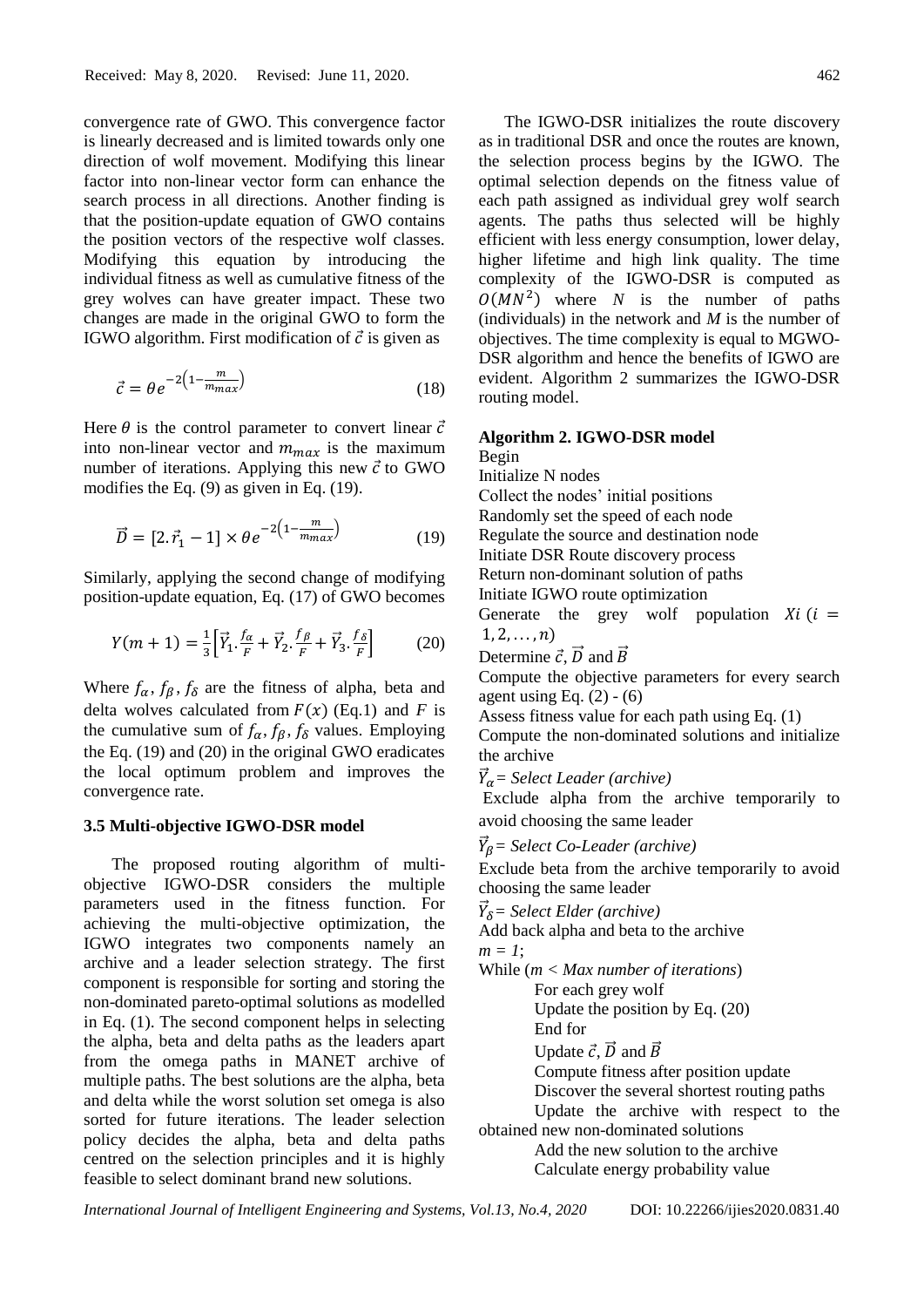Store the best energy routes Re-rank  $\vec{Y}_{\alpha}$ ,  $\vec{Y}_{\beta}$  and  $\vec{Y}_{\delta}$  wolf order Increment *m* by 1

End while

Return  $\vec{Y}_{\alpha}$  (multiple paths)

Perform balanced data transmission from source to destination

Resort *α, β, δ* paths along with omega paths End

## **4. Experimental results**

The performance of the suggested IGWO-DSR method is evaluated and compared with existing methods such as DSR, FA-DSR [16], ABC-DSR [12] and MGWO-DSR [10] in terms of end to end delay, throughput, energy consumption, hop count, PSNR and network lifetime. The experiments are conducted using NS-2 simulator. 100 nodes are distributed in an area of 1000 X 1000 m with each node having initial energy of 100 Joules. The simulation settings are given in Table 2.

Fig. 1 illustrates the comparison of (a) end to end delay, (b) throughput, (c) energy consumption, (d) network lifetime, (e) PSNR and (f) hop count results between the proposed IGWO-DSR against the existing DSR, FA-DSR, ABC-DSR and MGWO-DSR routing models. Fig. 1 (a) shows the comparison of end to end delay performance for proposed IGWO-DSR against the existing routing models. Evaluated with increasing number of nodes from 20 to 100, the proposed IGWO-DSR algorithm obtains less end to end delay than the existing DSR,

|  | Table 2. Simulation Parameters |  |
|--|--------------------------------|--|
|--|--------------------------------|--|

| Simulator         | $NS-2.34$                       |  |
|-------------------|---------------------------------|--|
| No. of Nodes      | 100                             |  |
| Area Size         | $1000 \text{ X} 1000 \text{ m}$ |  |
| Channel type      | Wireless Channel                |  |
| Propagation model | Two Ray Ground                  |  |
| Link Layer        | LL                              |  |
| Antenna model     | Omni Antenna                    |  |
| Traffic type      | <b>CBR</b>                      |  |
| Mobility model    | Random Way point                |  |
| <b>MAC</b>        | 802.11                          |  |
| Initial energy    | 100 Joules                      |  |
| Radio Range       | 250m                            |  |
| Simulation Time   | 300 seconds                     |  |
| Number of packets | 1000                            |  |
| Packet rate       | 8 packets/sec                   |  |
| Data payload      | 512 bytes/packet                |  |

FA-DSR, ABC-DSR and MGWO-DSR algorithms. For 100 nodes, the end-to-end delay of IGWO-DSR is 1.09ms which is 8.4%, 19%, 34% and 43% reduced than the MGWO-DSR, ABC-DSR, FA-DSR and traditional DSR models, respectively. The reduced delay is due to the increased efficiency in shortest path selection optimally with less computation time.

Fig. 1 (b) shows that with increasing number of nodes from 20 to 100, the proposed IGWO-DSR algorithm obtains high throughput than the existing DSR, FA-DSR and ABC-DSR algorithms. For 100 nodes, the IGWO-DSR has higher throughput of 175kbps which is 3%, 10.7% and 43% greater than the MGWO-DSR, ABC-DSR and FA-DSR models, respectively. Fig. 1 (c) shows that with increasing number of nodes from 20 to 100, the proposed IGWO-DSR algorithm obtains less energy consumption than the existing DSR, FA-DSR and ABC-DSR algorithms. For 100 nodes, the IGWO-DSR has consumed energy of 18.6(J/s) which is 11%, 26%, 28.7% and 34.7% less than the MGWO-DSR, ABC-DSR, FA-DSR and traditional DSR models, respectively. Energy reduction is achieved through the optimal energy aware route selection.

Fig. 1 (d) provides the network lifetime comparison for the IGWO-DSR against the existing routing models. Evaluated with increasing network load, the proposed IGWO-DSR algorithm obtains high network lifetime than the existing DSR, FA-DSR and ABC-DSR algorithms. For 1000 kbps load, the IGWO-DSR has lifetime of 788 seconds which is 14%, 39% and 87% higher lifetime MGWO-DSR, ABC-DSR and FA-DSR models, respectively. As a result of reduced energy consumption, the battery reserves have been increased and the network has survived more time than the other models.

Fig. 1 (e) provides the hop count comparison of proposed IGWO-DSR against the existing routing models. Evaluated with increasing number of nodes, the proposed IGWO-DSR algorithm takes fewer hops than the existing DSR, FA-DSR and ABC-DSR algorithms. For 100 nodes, the IGWO-DSR takes 1 hop, 4 hops, 6 hops and 7 hops less than the MGWO-DSR, ABC-DSR, FA-DSR and traditional DSR models, respectively. As the high number of hops can also increase the transmission time and possibility of link breaks and retransmissions, the less number of hops is ensured through the IGWO optimal routing.

Fig. 1 (f) shows that with increasing number of data frames, the proposed IGWO-DSR algorithm obtains high PSNR than the existing DSR, FA-DSR and ABC-DSR algorithms. For 100 nodes, the IGWO-DSR has 15dB, 25dB, 36dB and 43dB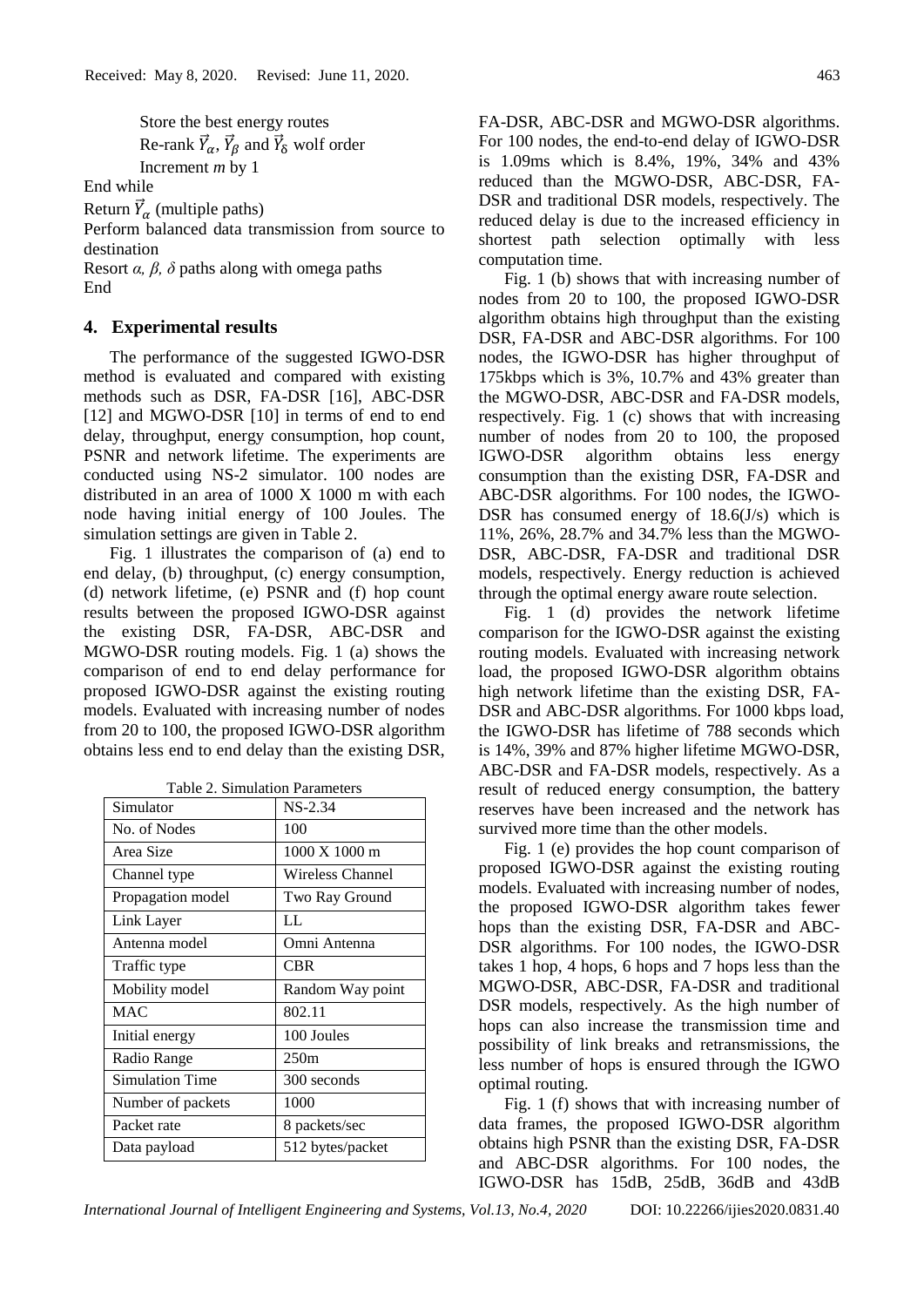higher PSNR than the MGWO-DSR, ABC-DSR, FA-DSR and traditional DSR models, respectively, thus ensuring the high quality data transmission.



Figure. 1 Performance comparison: (a) End-to-end delay, (b) Throughput, (c) Energy consumption, (d) Network Lifetime, (e) Hop count, and (f) PSNR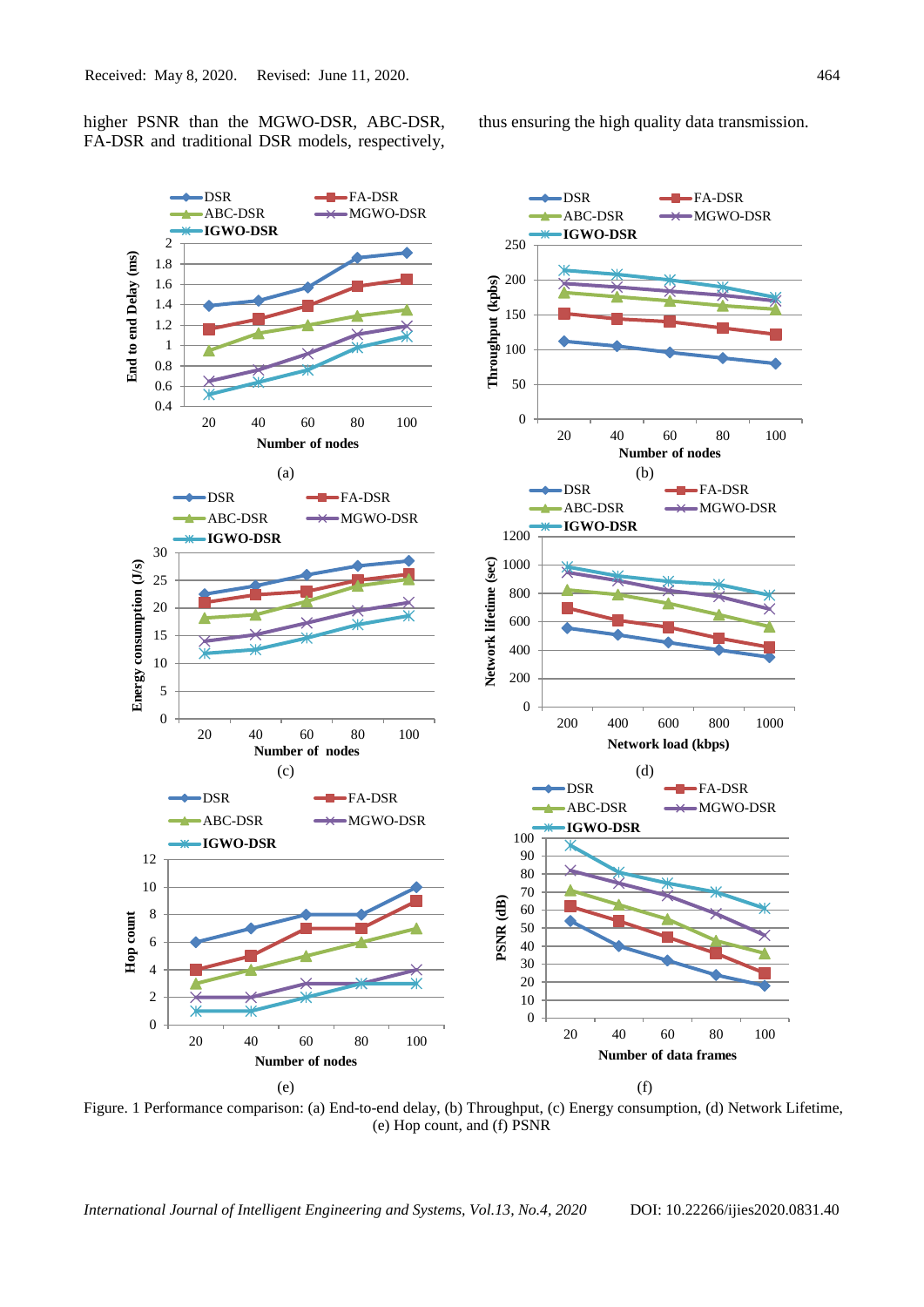From the simulation results, it can be determined that the proposed IGWO-DSR provides better routing performance than the existing models with less delay, less energy consumption, less hop counts, higher throughput, high lifetime and higher PSNR values. Hence the multi-objective IGWO-DSR routing model can be efficient for multipath routing with multiple constraints to achieve high QoS performance in MANETs.

## **5. Conclusion and future work**

Energy efficient, QoS aware multipath routing based on multiple constraints is challenging in MANETs. This paper has suggested an efficient routing model by optimizing the DSR model by Improved GWO algorithm. This IGWO-DSR model improves the convergence rate and avoids the local optimum problem of GWO algorithm to ensure proficient routing. The experiments conducted in NS-2 with 100 simulation nodes provide efficient results for IGWO-DSR with 8.4% less delay, 3% high throughput, 11% less energy consumption, 14% increased lifetime, reduced hop count by 1 and 15dB increased PSNR than the previous MGWO-DSR algorithm. The proposed IGWO-DSR also outperforms the existing DSR, FA-DSR and ABC-DSR routing algorithms and increased the QoS performance.

In future, the proposed IGWO-DSR will be extended to support large scale MANETs which consists of hundreds/thousands of active nodes. Investigations will be made to examine the possibility of including additional QoS metrics to the fitness function without increasing the overhead. Also, the utilization of hybrid optimization models for routing with minimum time complexity will be investigated.

#### **Conflicts of Interest**

The authors declare no conflict of interest.

## **Author Contributions**

This work is a contribution of both the authors: Conceptualization, Sulaiman Abdo Mahyoub Ghaleb, and Vasanthi Varadharajan; methodology, Sulaiman Abdo Mahyoub Ghaleb; software, Sulaiman Abdo Mahyoub Ghaleb; validation, Sulaiman Abdo Mahyoub Ghaleb, and Vasanthi Varadharajan; formal analysis, Sulaiman Abdo Mahyoub Ghaleb; writing—original draft preparation, Sulaiman Abdo Mahyoub Ghaleb; writing—review and editing, Sulaiman Abdo Mahyoub Ghaleb, and Vasanthi Varadharajan.

# **References**

- [1] A. Singh, S. Batra, and P. Goyal, "Mobile Ad hoc Networks: Challenges, Applications and their Routing Protocols", *International Journal on Recent Trends in Engineering and Technology*, Vol. 1, No. 2, pp. 4-12, 2010.
- [2] M. Kumar and R. Mishra, "An overview of MANET: history, challenges and applications", *Indian Journal of Computer Science and Engineering (IJCSE)*, Vol. 3, No. 1, pp. 121- 125, 2012.
- [3] S. Y. Oh, G. Marfia, and M. Gerla, "MANET QoS support without reservations", *Security and Communication Networks*, Vol. 4, No. 3, pp.316-328, 2011.
- [4] R. R. Roy, *Handbook of mobile ad hoc networks for mobility models, New York, NY, USA: Springer*, Vol. 170, 2011.
- [5] A. K. Gupta, H. Sadawarti, and A. K. Verma, "Performance analysis of MANET routing protocols in different mobility models", *International Journal of Information Technology and Computer Science (IJITCS)*, Vol. 5, No. 6, pp. 73-82, 2013.
- [6] S. Gopinath, N. Sureshkumar, G. Vijayalakshmi, N. A. Natraj, T. Senthil, and P. Prabu, "Energy efficient routing protocol for MANET", *International Journal of Computer Science Issues (IJCSI)*, Vol. 9, No. 2, pp. 292- 297, 2012.
- [7] S. Sethi, and S. K. Udgata, "Optimized and Reliable AODV for MANET", *International Journal of Computer Applications*, Vol. 97, No. 5, pp. 8887-8898, 2010.
- [8] N. R. Patel, and S. Kumar, "Energy conscious DSR in MANET", In: *Proc. of the 2nd IEEE International Conference on Parallel, Distributed and Grid Computing*, pp. 784-789, 2012.
- [9] S. V. Gole and S. V. Mallapur, "Multipath energy efficient routing protocol", *International Journal of Research and Reviews in Computer Science*, Vol. 2, No. 4, pp. 954- 963, 2011.
- [10] S. A. M. Ghaleb and V. Vasanthi, "Energy Efficient Multipath Routing Using Multi-Objective Grey Wolf Optimizer based Dynamic Source Routing Algorithm for MANET", *International Journal of Advanced Science and Technology*, Vol. 29, No. 3, pp. 6096-6117, 2020.
- [11] S. J. G. Rajadurai, J. Veerappan, and K. Ramasamy, "Optimization of multicast ad hoc on-demand routing protocol based on genetic